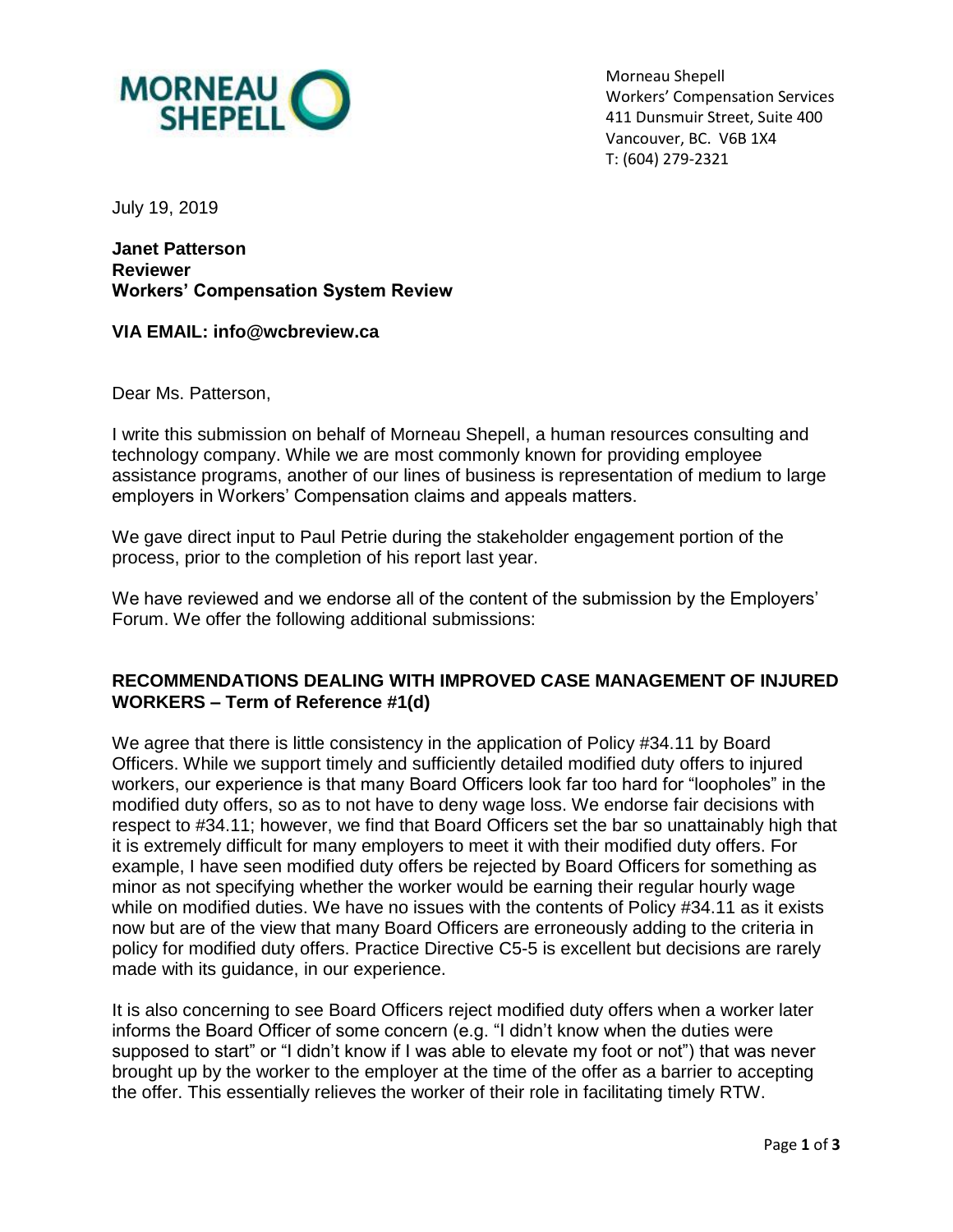

Morneau Shepell Workers' Compensation Services 411 Dunsmuir Street, Suite 400 Vancouver, BC. V6B 1X4 T: (604) 279-2321

I have recently heard one of the VPs at the Board say, "We do not see it as the job of attending physicians to completely sign people off work." That was music to my ears; however, the front-line adjudicative staff are not making their decisions in line with this. Policy #34.11 specifically states that in some cases, a layperson can easily determine that the modified work is safe and poses no risk of harm, yet it is *extremely rare* to find a Board Officer who will make a decision that goes against what the physician says, even if there's little or no evidence to support it or rationale behind it. The policy gives them the ability to override the physician, but the majority of them will not do this even when it is appropriate. Of course, in many cases the physician is not even aware of the details of the modified duties offered to the worker (or that they've been offered at all).

We concur that in many cases, the lack of detail in Board Officers' written decisions, as to the rationale behind the decisions, creates a hardship and an unnecessary barrier for employers. Morneau Shepell deals with a large volume of appeals and we agree that in many cases, the employer is forced to appeal a decision just to get access to the file disclosure in the hopes that there will be additional information as to how the Board Officer arrived at his/her decision. This creates unnecessary volume in the appeals system and often comes at a substantial cost to the employer in terms of resources and is, no doubt, stressful to workers as well. Our experience is often that many Board Officers are unreceptive to even discussing their rationale by phone when asked to do so -- very quickly saying, "You can just appeal my decision". This creates a lack of confidence in the quality of their decision and does not foster a transparent and cooperative stakeholder relationship.

## **SPECIFIC STEPS REQUIRED TO INCREASE CONFIDENCE OF WORKERS AND EMPLOYERS IN THE WORKERS' COMPENSATION SYSTEM (INCLUDING BUT NOT LIMITED TO THE FAIR PRACTICES OFFICE) – Term of Reference #1(e)**

We too are concerned about the sustainability of the Workers' Compensation System with some of the already-occurred changes and proposed changes ("the changes"). While we support fair compensation to injured workers, in order to avoid financial devastation to some employers (which will have detrimental effects on workers on a much broader level), there also needs to be a fair balance. The funds of BC employers are not limitless and we submit that the changes simply cannot be expected to occur without having somewhat of a domino effect that will be detrimental to workers in terms of job availability. Naturally, the compensation to workers will never be perfect in the eyes of some; however, the broader picture cannot be ignored. We question the value of some of the changes to the system if many employers cannot afford the changes and, as a result, they are able to employer fewer workers.

Regarding the Fair Practices Office, we are unclear as to how it can be of value to employers. The handful of times we have contacted the FPO produced zero results/